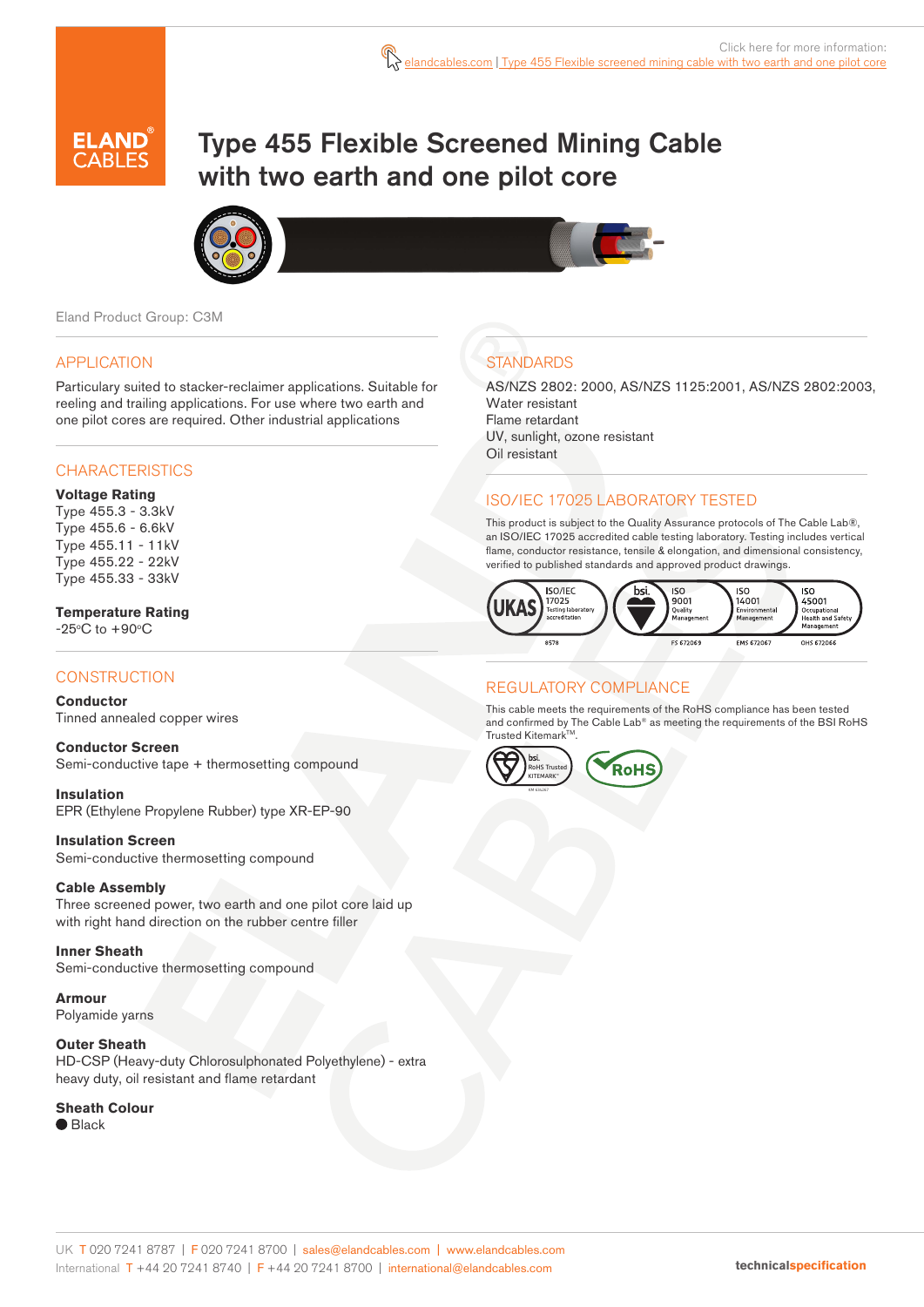

# DIMENSIONS

| Type $455.3$ -Class 1<br>2.2<br>$3 + 2 + 1$<br>16<br>126x0.4<br>12.4<br>120/0.3<br>1.4<br>4.2<br>39.5<br>224<br>C3M0303016BK<br>2.2<br>$3 + 2 + 1$<br>25<br>209x0.4<br>14<br>120/0.3<br>1.4<br>4.5<br>43.4<br>281<br>C3M0303025BK<br>35<br>2.2<br>46.8<br>$3 + 2 + 1$<br>285x0.4<br>15.2<br>120/0.3<br>1.4<br>4.8<br>336<br>C3M0303035BK<br>$3 + 2 + 1$<br>50<br>380x0.4<br>2.4<br>17.1<br>180/0.3<br>1.4<br>5.3<br>52<br>424<br>C3M0303050BK<br>2.4<br>$3 + 2 + 1$<br>70<br>361x0.5<br>19.1<br>152/0.4<br>1.4<br>5.7<br>57<br>556<br>C3M0303070BK<br>95<br>475x0.5<br>2.4<br>20.3<br>196x0.4<br>1.6<br>6.1<br>60.5<br>646<br>$3 + 2 + 1$<br>C3M0303095BK<br>2.4<br>65.6<br>$3 + 2 + 1$<br>120<br>608x0.5<br>22.4<br>236/0.4<br>1.6<br>6.4<br>786<br>C3M0303120BK<br>$3 + 2 + 1$<br>150<br>740x0.5<br>2.4<br>24.2<br>314/0.4<br>1.6<br>6.5<br>69.6<br>931<br>C3M0303150BK<br>26.3<br>1.6<br>$3 + 2 + 1$<br>185<br>925x0.5<br>2.4<br>237/0.4<br>6.6<br>74.5<br>1072<br>C3M0303185BK<br>$3 + 2 + 1$<br>240<br>1221x0.5<br>2.4<br>28.9<br>302/0.5<br>1.6<br>6.8<br>80.4<br>1310<br>C3M0303240BK<br>C3M0303240BK<br>$3 + 2 + 1$<br>300<br>1525x0.5<br>2.4<br>31.5<br>1.6<br>6.9<br>86.2<br>1602<br>409/0.5<br>Type 455.6-Class 1<br>16<br>126x0.4<br>120/0.3<br>1.4<br>44<br>266<br>$3 + 2 + 1$<br>3<br>14<br>4.7<br>C3M0603016BK<br>$3 + 2 + 1$<br>25<br>209x0.4<br>3<br>15.5<br>120/0.3<br>1.6<br>47.9<br>332<br>5<br>C3M0601025BK<br>$\ensuremath{\mathsf{3}}$<br>35<br>285x0.4<br>16.8<br>120/0.3<br>1.6<br>5.3<br>51.4<br>387<br>$3 + 2 + 1$<br>C3M0603035BK<br>$3 + 2 + 1$<br>50<br>380×0.4<br>3<br>18.3<br>177/0.3<br>1.6<br>5.6<br>55.1<br>466<br>C3M0603050BK<br>$\ensuremath{\mathsf{3}}$<br>$6\,$<br>70<br>361x0.5<br>20.3<br>152/0.4<br>1.6<br>60.2<br>597<br>C3M0603070BK<br>$3 + 2 + 1$<br>3<br>C3M0603095BK<br>95<br>475x0.5<br>21.5<br>196/0.4<br>1.8<br>6.3<br>63.4<br>692<br>$3 + 2 + 1$<br>$\ensuremath{\mathsf{3}}$<br>23.6<br>C3M0603120BK<br>120<br>236/0.4<br>1.8<br>6.5<br>68.4<br>826<br>$3 + 2 + 1$<br>608x0.5<br>C3M0601350BK<br>3<br>25.4<br>977<br>$3 + 2 + 1$<br>150<br>740x0.5<br>314/0.4<br>1.8<br>6.6<br>72.5<br>C3M0603185BK<br>3<br>27.5<br>77.2<br>185<br>925x0.5<br>237/0.5<br>1.8<br>6.7<br>1122<br>$3 + 2 + 1$<br>C3M0603240BK<br>240<br>1221/0.5<br>3<br>30.1<br>302/0.5<br>1.8<br>6.9<br>83.2<br>1361<br>$3 + 2 + 1$<br>3<br>$3 + 2 + 1$<br>300<br>32.7<br>1.8<br>$\overline{7}$<br>89<br>C3M0603240BK<br>1525/0.5<br>409/0.5<br>1652<br>Type 455.11-Class 1<br>$3 + 2 + 1$<br>16<br>126/0.4<br>120/0.3<br>5.8<br>55<br>5<br>12.4<br>$\mathfrak{2}$<br>392<br>C3M1103016BK<br>25<br>5<br>$\sqrt{2}$<br>6.1<br>59.1<br>$3 + 2 + 1$<br>209x0.4<br>19.6<br>120/0.3<br>462<br>C3M1103025BK<br>$3 + 2 + 1$<br>C3M1103035BK<br>35<br>285x0.4<br>5<br>20.9<br>120/0.3<br>$\sqrt{2}$<br>6.3<br>62.4<br>527<br>5<br>$\sqrt{2}$<br>C3M1103050BK<br>$3 + 2 + 1$<br>50<br>380x0.4<br>22.4<br>177/0.3<br>6.4<br>65.7<br>607<br>C3M1103070BK<br>$3 + 2 + 1$<br>70<br>361/0.5<br>5<br>24.4<br>152/0.4<br>$\mathbf{2}$<br>70.2<br>742<br>6.5<br>73.4<br>C3M1103095BK<br>95<br>5<br>25.6<br>196/0.4<br>2.2<br>6.7<br>837<br>$3 + 2 + 1$<br>475x0.5<br>C3M1103120BK<br>$3 + 2 + 1$<br>5<br>236/0.4<br>2.2<br>78<br>982<br>120<br>608x0.5<br>27.7<br>6.8<br>C3M1103150BK<br>150<br>740x0.5<br>29.5<br>314/0.4<br>6.9<br>82.1<br>$3 + 2 + 1$<br>5<br>2.2<br>1143<br>C3M1103185BK<br>$3 + 2 + 1$<br>925x0.5<br>237/0.5<br>2.2<br>7<br>1305<br>185<br>5<br>31.6<br>86.9<br>$3 + 2 + 1$<br>C3M1103240BK<br>5<br>2.2<br>7.2<br>92.9<br>240<br>1221/0.5<br>34.2<br>302/0.5<br>1553<br>Type 455.22-Class 2<br>$3 + 2 + 1$<br>126x0.4<br>7.6<br>23.5<br>120/0.3<br>2.5<br>68.5<br>578<br>16<br>6.6<br>C3M2203016BK<br>$3 + 2 + 1$<br>7.6<br>25<br>71.7<br>25<br>209x0.4<br>120/0.3<br>2.5<br>6.6<br>653<br>C3M2203025BK<br>$3 + 2 + 1$<br>285x0.4<br>120/0.3<br>C3M2203035BK<br>35<br>7.6<br>26.3<br>2.5<br>6.7<br>74.8<br>719<br>$3 + 2 + 1$<br>C3M2203050BK<br>78.3<br>50<br>380x0.4<br>7.6<br>27.8<br>183/0.3<br>2.5<br>6.8<br>810<br>$3 + 2 + 1$<br>C3M2203070BK<br>70<br>361x0.5<br>7.6<br>29.8<br>152/0.4<br>2.5<br>7<br>83<br>956<br>$3 + 2 + 1$<br>C3M2203095BK<br>95<br>475x0.5<br>7.6<br>31<br>196/0.4<br>2.5<br>7.1<br>85.8<br>1061<br>C3M2203120BK<br>7.6<br>120<br>608x0.5<br>33.1<br>236/0.4<br>2.5<br>7.2<br>90.6<br>1221<br>$3 + 2 + 1$<br>C3M2203150BK<br>150<br>740x0.5<br>7.6<br>34.9<br>314/0.4<br>2.5<br>7.3<br>94.7<br>1392<br>$3 + 2 + 1$<br>C3M2203185BK<br>925/0.5<br>$7.6\,$<br>37<br>237/0.5<br>2.5<br>185<br>7.4<br>99.2<br>1564<br>$3 + 2 + 1$ | ELAND PART NO. | NO. CORES | <b>NOMINAL</b><br><b>CONDUCTOR</b><br>AREA<br>mm <sup>2</sup> | NUMBER AND<br><b>NOMINAL</b><br><b>DIAMETER OF</b><br><b>WIRES</b><br>$n \times mm$ | THICKNESS OF<br><b>INSULATION</b><br>mm <sup>2</sup> | <b>NOMINAL</b><br><b>DIAMETER</b><br><b>OVER</b><br><b>INSULATION</b><br>mm | <b>PILOT</b><br>COND.<br>STRAND/<br>SIZE<br>No/mm | <b>THICKNESS</b><br>OF EARTH<br><b>COVERING</b><br>mm | <b>NOMINAL</b><br><b>THICKNESS OF</b><br><b>SHEATH</b><br>mm | NOMINAL<br><b>DIAMETER</b><br>mm | <b>NOMINAL</b><br><b>WEIGHT</b><br>kg/100m |
|---------------------------------------------------------------------------------------------------------------------------------------------------------------------------------------------------------------------------------------------------------------------------------------------------------------------------------------------------------------------------------------------------------------------------------------------------------------------------------------------------------------------------------------------------------------------------------------------------------------------------------------------------------------------------------------------------------------------------------------------------------------------------------------------------------------------------------------------------------------------------------------------------------------------------------------------------------------------------------------------------------------------------------------------------------------------------------------------------------------------------------------------------------------------------------------------------------------------------------------------------------------------------------------------------------------------------------------------------------------------------------------------------------------------------------------------------------------------------------------------------------------------------------------------------------------------------------------------------------------------------------------------------------------------------------------------------------------------------------------------------------------------------------------------------------------------------------------------------------------------------------------------------------------------------------------------------------------------------------------------------------------------------------------------------------------------------------------------------------------------------------------------------------------------------------------------------------------------------------------------------------------------------------------------------------------------------------------------------------------------------------------------------------------------------------------------------------------------------------------------------------------------------------------------------------------------------------------------------------------------------------------------------------------------------------------------------------------------------------------------------------------------------------------------------------------------------------------------------------------------------------------------------------------------------------------------------------------------------------------------------------------------------------------------------------------------------------------------------------------------------------------------------------------------------------------------------------------------------------------------------------------------------------------------------------------------------------------------------------------------------------------------------------------------------------------------------------------------------------------------------------------------------------------------------------------------------------------------------------------------------------------------------------------------------------------------------------------------------------------------------------------------------------------------------------------------------------------------------------------------------------------------------------------------------------------------------------------------------------------------------------------------------------------------------------------------------------------------------------------------------------------------------------------------------------------------------------------------------------------------------------------------------------------------------------------------------------------------------------------------------------------------------------------------------------------------------------------------------------------------------------------------------------------------------------------------------------------|----------------|-----------|---------------------------------------------------------------|-------------------------------------------------------------------------------------|------------------------------------------------------|-----------------------------------------------------------------------------|---------------------------------------------------|-------------------------------------------------------|--------------------------------------------------------------|----------------------------------|--------------------------------------------|
|                                                                                                                                                                                                                                                                                                                                                                                                                                                                                                                                                                                                                                                                                                                                                                                                                                                                                                                                                                                                                                                                                                                                                                                                                                                                                                                                                                                                                                                                                                                                                                                                                                                                                                                                                                                                                                                                                                                                                                                                                                                                                                                                                                                                                                                                                                                                                                                                                                                                                                                                                                                                                                                                                                                                                                                                                                                                                                                                                                                                                                                                                                                                                                                                                                                                                                                                                                                                                                                                                                                                                                                                                                                                                                                                                                                                                                                                                                                                                                                                                                                                                                                                                                                                                                                                                                                                                                                                                                                                                                                                                                                       |                |           |                                                               |                                                                                     |                                                      |                                                                             |                                                   |                                                       |                                                              |                                  |                                            |
|                                                                                                                                                                                                                                                                                                                                                                                                                                                                                                                                                                                                                                                                                                                                                                                                                                                                                                                                                                                                                                                                                                                                                                                                                                                                                                                                                                                                                                                                                                                                                                                                                                                                                                                                                                                                                                                                                                                                                                                                                                                                                                                                                                                                                                                                                                                                                                                                                                                                                                                                                                                                                                                                                                                                                                                                                                                                                                                                                                                                                                                                                                                                                                                                                                                                                                                                                                                                                                                                                                                                                                                                                                                                                                                                                                                                                                                                                                                                                                                                                                                                                                                                                                                                                                                                                                                                                                                                                                                                                                                                                                                       |                |           |                                                               |                                                                                     |                                                      |                                                                             |                                                   |                                                       |                                                              |                                  |                                            |
|                                                                                                                                                                                                                                                                                                                                                                                                                                                                                                                                                                                                                                                                                                                                                                                                                                                                                                                                                                                                                                                                                                                                                                                                                                                                                                                                                                                                                                                                                                                                                                                                                                                                                                                                                                                                                                                                                                                                                                                                                                                                                                                                                                                                                                                                                                                                                                                                                                                                                                                                                                                                                                                                                                                                                                                                                                                                                                                                                                                                                                                                                                                                                                                                                                                                                                                                                                                                                                                                                                                                                                                                                                                                                                                                                                                                                                                                                                                                                                                                                                                                                                                                                                                                                                                                                                                                                                                                                                                                                                                                                                                       |                |           |                                                               |                                                                                     |                                                      |                                                                             |                                                   |                                                       |                                                              |                                  |                                            |
|                                                                                                                                                                                                                                                                                                                                                                                                                                                                                                                                                                                                                                                                                                                                                                                                                                                                                                                                                                                                                                                                                                                                                                                                                                                                                                                                                                                                                                                                                                                                                                                                                                                                                                                                                                                                                                                                                                                                                                                                                                                                                                                                                                                                                                                                                                                                                                                                                                                                                                                                                                                                                                                                                                                                                                                                                                                                                                                                                                                                                                                                                                                                                                                                                                                                                                                                                                                                                                                                                                                                                                                                                                                                                                                                                                                                                                                                                                                                                                                                                                                                                                                                                                                                                                                                                                                                                                                                                                                                                                                                                                                       |                |           |                                                               |                                                                                     |                                                      |                                                                             |                                                   |                                                       |                                                              |                                  |                                            |
|                                                                                                                                                                                                                                                                                                                                                                                                                                                                                                                                                                                                                                                                                                                                                                                                                                                                                                                                                                                                                                                                                                                                                                                                                                                                                                                                                                                                                                                                                                                                                                                                                                                                                                                                                                                                                                                                                                                                                                                                                                                                                                                                                                                                                                                                                                                                                                                                                                                                                                                                                                                                                                                                                                                                                                                                                                                                                                                                                                                                                                                                                                                                                                                                                                                                                                                                                                                                                                                                                                                                                                                                                                                                                                                                                                                                                                                                                                                                                                                                                                                                                                                                                                                                                                                                                                                                                                                                                                                                                                                                                                                       |                |           |                                                               |                                                                                     |                                                      |                                                                             |                                                   |                                                       |                                                              |                                  |                                            |
|                                                                                                                                                                                                                                                                                                                                                                                                                                                                                                                                                                                                                                                                                                                                                                                                                                                                                                                                                                                                                                                                                                                                                                                                                                                                                                                                                                                                                                                                                                                                                                                                                                                                                                                                                                                                                                                                                                                                                                                                                                                                                                                                                                                                                                                                                                                                                                                                                                                                                                                                                                                                                                                                                                                                                                                                                                                                                                                                                                                                                                                                                                                                                                                                                                                                                                                                                                                                                                                                                                                                                                                                                                                                                                                                                                                                                                                                                                                                                                                                                                                                                                                                                                                                                                                                                                                                                                                                                                                                                                                                                                                       |                |           |                                                               |                                                                                     |                                                      |                                                                             |                                                   |                                                       |                                                              |                                  |                                            |
|                                                                                                                                                                                                                                                                                                                                                                                                                                                                                                                                                                                                                                                                                                                                                                                                                                                                                                                                                                                                                                                                                                                                                                                                                                                                                                                                                                                                                                                                                                                                                                                                                                                                                                                                                                                                                                                                                                                                                                                                                                                                                                                                                                                                                                                                                                                                                                                                                                                                                                                                                                                                                                                                                                                                                                                                                                                                                                                                                                                                                                                                                                                                                                                                                                                                                                                                                                                                                                                                                                                                                                                                                                                                                                                                                                                                                                                                                                                                                                                                                                                                                                                                                                                                                                                                                                                                                                                                                                                                                                                                                                                       |                |           |                                                               |                                                                                     |                                                      |                                                                             |                                                   |                                                       |                                                              |                                  |                                            |
|                                                                                                                                                                                                                                                                                                                                                                                                                                                                                                                                                                                                                                                                                                                                                                                                                                                                                                                                                                                                                                                                                                                                                                                                                                                                                                                                                                                                                                                                                                                                                                                                                                                                                                                                                                                                                                                                                                                                                                                                                                                                                                                                                                                                                                                                                                                                                                                                                                                                                                                                                                                                                                                                                                                                                                                                                                                                                                                                                                                                                                                                                                                                                                                                                                                                                                                                                                                                                                                                                                                                                                                                                                                                                                                                                                                                                                                                                                                                                                                                                                                                                                                                                                                                                                                                                                                                                                                                                                                                                                                                                                                       |                |           |                                                               |                                                                                     |                                                      |                                                                             |                                                   |                                                       |                                                              |                                  |                                            |
|                                                                                                                                                                                                                                                                                                                                                                                                                                                                                                                                                                                                                                                                                                                                                                                                                                                                                                                                                                                                                                                                                                                                                                                                                                                                                                                                                                                                                                                                                                                                                                                                                                                                                                                                                                                                                                                                                                                                                                                                                                                                                                                                                                                                                                                                                                                                                                                                                                                                                                                                                                                                                                                                                                                                                                                                                                                                                                                                                                                                                                                                                                                                                                                                                                                                                                                                                                                                                                                                                                                                                                                                                                                                                                                                                                                                                                                                                                                                                                                                                                                                                                                                                                                                                                                                                                                                                                                                                                                                                                                                                                                       |                |           |                                                               |                                                                                     |                                                      |                                                                             |                                                   |                                                       |                                                              |                                  |                                            |
|                                                                                                                                                                                                                                                                                                                                                                                                                                                                                                                                                                                                                                                                                                                                                                                                                                                                                                                                                                                                                                                                                                                                                                                                                                                                                                                                                                                                                                                                                                                                                                                                                                                                                                                                                                                                                                                                                                                                                                                                                                                                                                                                                                                                                                                                                                                                                                                                                                                                                                                                                                                                                                                                                                                                                                                                                                                                                                                                                                                                                                                                                                                                                                                                                                                                                                                                                                                                                                                                                                                                                                                                                                                                                                                                                                                                                                                                                                                                                                                                                                                                                                                                                                                                                                                                                                                                                                                                                                                                                                                                                                                       |                |           |                                                               |                                                                                     |                                                      |                                                                             |                                                   |                                                       |                                                              |                                  |                                            |
|                                                                                                                                                                                                                                                                                                                                                                                                                                                                                                                                                                                                                                                                                                                                                                                                                                                                                                                                                                                                                                                                                                                                                                                                                                                                                                                                                                                                                                                                                                                                                                                                                                                                                                                                                                                                                                                                                                                                                                                                                                                                                                                                                                                                                                                                                                                                                                                                                                                                                                                                                                                                                                                                                                                                                                                                                                                                                                                                                                                                                                                                                                                                                                                                                                                                                                                                                                                                                                                                                                                                                                                                                                                                                                                                                                                                                                                                                                                                                                                                                                                                                                                                                                                                                                                                                                                                                                                                                                                                                                                                                                                       |                |           |                                                               |                                                                                     |                                                      |                                                                             |                                                   |                                                       |                                                              |                                  |                                            |
|                                                                                                                                                                                                                                                                                                                                                                                                                                                                                                                                                                                                                                                                                                                                                                                                                                                                                                                                                                                                                                                                                                                                                                                                                                                                                                                                                                                                                                                                                                                                                                                                                                                                                                                                                                                                                                                                                                                                                                                                                                                                                                                                                                                                                                                                                                                                                                                                                                                                                                                                                                                                                                                                                                                                                                                                                                                                                                                                                                                                                                                                                                                                                                                                                                                                                                                                                                                                                                                                                                                                                                                                                                                                                                                                                                                                                                                                                                                                                                                                                                                                                                                                                                                                                                                                                                                                                                                                                                                                                                                                                                                       |                |           |                                                               |                                                                                     |                                                      |                                                                             |                                                   |                                                       |                                                              |                                  |                                            |
|                                                                                                                                                                                                                                                                                                                                                                                                                                                                                                                                                                                                                                                                                                                                                                                                                                                                                                                                                                                                                                                                                                                                                                                                                                                                                                                                                                                                                                                                                                                                                                                                                                                                                                                                                                                                                                                                                                                                                                                                                                                                                                                                                                                                                                                                                                                                                                                                                                                                                                                                                                                                                                                                                                                                                                                                                                                                                                                                                                                                                                                                                                                                                                                                                                                                                                                                                                                                                                                                                                                                                                                                                                                                                                                                                                                                                                                                                                                                                                                                                                                                                                                                                                                                                                                                                                                                                                                                                                                                                                                                                                                       |                |           |                                                               |                                                                                     |                                                      |                                                                             |                                                   |                                                       |                                                              |                                  |                                            |
|                                                                                                                                                                                                                                                                                                                                                                                                                                                                                                                                                                                                                                                                                                                                                                                                                                                                                                                                                                                                                                                                                                                                                                                                                                                                                                                                                                                                                                                                                                                                                                                                                                                                                                                                                                                                                                                                                                                                                                                                                                                                                                                                                                                                                                                                                                                                                                                                                                                                                                                                                                                                                                                                                                                                                                                                                                                                                                                                                                                                                                                                                                                                                                                                                                                                                                                                                                                                                                                                                                                                                                                                                                                                                                                                                                                                                                                                                                                                                                                                                                                                                                                                                                                                                                                                                                                                                                                                                                                                                                                                                                                       |                |           |                                                               |                                                                                     |                                                      |                                                                             |                                                   |                                                       |                                                              |                                  |                                            |
|                                                                                                                                                                                                                                                                                                                                                                                                                                                                                                                                                                                                                                                                                                                                                                                                                                                                                                                                                                                                                                                                                                                                                                                                                                                                                                                                                                                                                                                                                                                                                                                                                                                                                                                                                                                                                                                                                                                                                                                                                                                                                                                                                                                                                                                                                                                                                                                                                                                                                                                                                                                                                                                                                                                                                                                                                                                                                                                                                                                                                                                                                                                                                                                                                                                                                                                                                                                                                                                                                                                                                                                                                                                                                                                                                                                                                                                                                                                                                                                                                                                                                                                                                                                                                                                                                                                                                                                                                                                                                                                                                                                       |                |           |                                                               |                                                                                     |                                                      |                                                                             |                                                   |                                                       |                                                              |                                  |                                            |
|                                                                                                                                                                                                                                                                                                                                                                                                                                                                                                                                                                                                                                                                                                                                                                                                                                                                                                                                                                                                                                                                                                                                                                                                                                                                                                                                                                                                                                                                                                                                                                                                                                                                                                                                                                                                                                                                                                                                                                                                                                                                                                                                                                                                                                                                                                                                                                                                                                                                                                                                                                                                                                                                                                                                                                                                                                                                                                                                                                                                                                                                                                                                                                                                                                                                                                                                                                                                                                                                                                                                                                                                                                                                                                                                                                                                                                                                                                                                                                                                                                                                                                                                                                                                                                                                                                                                                                                                                                                                                                                                                                                       |                |           |                                                               |                                                                                     |                                                      |                                                                             |                                                   |                                                       |                                                              |                                  |                                            |
|                                                                                                                                                                                                                                                                                                                                                                                                                                                                                                                                                                                                                                                                                                                                                                                                                                                                                                                                                                                                                                                                                                                                                                                                                                                                                                                                                                                                                                                                                                                                                                                                                                                                                                                                                                                                                                                                                                                                                                                                                                                                                                                                                                                                                                                                                                                                                                                                                                                                                                                                                                                                                                                                                                                                                                                                                                                                                                                                                                                                                                                                                                                                                                                                                                                                                                                                                                                                                                                                                                                                                                                                                                                                                                                                                                                                                                                                                                                                                                                                                                                                                                                                                                                                                                                                                                                                                                                                                                                                                                                                                                                       |                |           |                                                               |                                                                                     |                                                      |                                                                             |                                                   |                                                       |                                                              |                                  |                                            |
|                                                                                                                                                                                                                                                                                                                                                                                                                                                                                                                                                                                                                                                                                                                                                                                                                                                                                                                                                                                                                                                                                                                                                                                                                                                                                                                                                                                                                                                                                                                                                                                                                                                                                                                                                                                                                                                                                                                                                                                                                                                                                                                                                                                                                                                                                                                                                                                                                                                                                                                                                                                                                                                                                                                                                                                                                                                                                                                                                                                                                                                                                                                                                                                                                                                                                                                                                                                                                                                                                                                                                                                                                                                                                                                                                                                                                                                                                                                                                                                                                                                                                                                                                                                                                                                                                                                                                                                                                                                                                                                                                                                       |                |           |                                                               |                                                                                     |                                                      |                                                                             |                                                   |                                                       |                                                              |                                  |                                            |
|                                                                                                                                                                                                                                                                                                                                                                                                                                                                                                                                                                                                                                                                                                                                                                                                                                                                                                                                                                                                                                                                                                                                                                                                                                                                                                                                                                                                                                                                                                                                                                                                                                                                                                                                                                                                                                                                                                                                                                                                                                                                                                                                                                                                                                                                                                                                                                                                                                                                                                                                                                                                                                                                                                                                                                                                                                                                                                                                                                                                                                                                                                                                                                                                                                                                                                                                                                                                                                                                                                                                                                                                                                                                                                                                                                                                                                                                                                                                                                                                                                                                                                                                                                                                                                                                                                                                                                                                                                                                                                                                                                                       |                |           |                                                               |                                                                                     |                                                      |                                                                             |                                                   |                                                       |                                                              |                                  |                                            |
|                                                                                                                                                                                                                                                                                                                                                                                                                                                                                                                                                                                                                                                                                                                                                                                                                                                                                                                                                                                                                                                                                                                                                                                                                                                                                                                                                                                                                                                                                                                                                                                                                                                                                                                                                                                                                                                                                                                                                                                                                                                                                                                                                                                                                                                                                                                                                                                                                                                                                                                                                                                                                                                                                                                                                                                                                                                                                                                                                                                                                                                                                                                                                                                                                                                                                                                                                                                                                                                                                                                                                                                                                                                                                                                                                                                                                                                                                                                                                                                                                                                                                                                                                                                                                                                                                                                                                                                                                                                                                                                                                                                       |                |           |                                                               |                                                                                     |                                                      |                                                                             |                                                   |                                                       |                                                              |                                  |                                            |
|                                                                                                                                                                                                                                                                                                                                                                                                                                                                                                                                                                                                                                                                                                                                                                                                                                                                                                                                                                                                                                                                                                                                                                                                                                                                                                                                                                                                                                                                                                                                                                                                                                                                                                                                                                                                                                                                                                                                                                                                                                                                                                                                                                                                                                                                                                                                                                                                                                                                                                                                                                                                                                                                                                                                                                                                                                                                                                                                                                                                                                                                                                                                                                                                                                                                                                                                                                                                                                                                                                                                                                                                                                                                                                                                                                                                                                                                                                                                                                                                                                                                                                                                                                                                                                                                                                                                                                                                                                                                                                                                                                                       |                |           |                                                               |                                                                                     |                                                      |                                                                             |                                                   |                                                       |                                                              |                                  |                                            |
|                                                                                                                                                                                                                                                                                                                                                                                                                                                                                                                                                                                                                                                                                                                                                                                                                                                                                                                                                                                                                                                                                                                                                                                                                                                                                                                                                                                                                                                                                                                                                                                                                                                                                                                                                                                                                                                                                                                                                                                                                                                                                                                                                                                                                                                                                                                                                                                                                                                                                                                                                                                                                                                                                                                                                                                                                                                                                                                                                                                                                                                                                                                                                                                                                                                                                                                                                                                                                                                                                                                                                                                                                                                                                                                                                                                                                                                                                                                                                                                                                                                                                                                                                                                                                                                                                                                                                                                                                                                                                                                                                                                       |                |           |                                                               |                                                                                     |                                                      |                                                                             |                                                   |                                                       |                                                              |                                  |                                            |
|                                                                                                                                                                                                                                                                                                                                                                                                                                                                                                                                                                                                                                                                                                                                                                                                                                                                                                                                                                                                                                                                                                                                                                                                                                                                                                                                                                                                                                                                                                                                                                                                                                                                                                                                                                                                                                                                                                                                                                                                                                                                                                                                                                                                                                                                                                                                                                                                                                                                                                                                                                                                                                                                                                                                                                                                                                                                                                                                                                                                                                                                                                                                                                                                                                                                                                                                                                                                                                                                                                                                                                                                                                                                                                                                                                                                                                                                                                                                                                                                                                                                                                                                                                                                                                                                                                                                                                                                                                                                                                                                                                                       |                |           |                                                               |                                                                                     |                                                      |                                                                             |                                                   |                                                       |                                                              |                                  |                                            |
|                                                                                                                                                                                                                                                                                                                                                                                                                                                                                                                                                                                                                                                                                                                                                                                                                                                                                                                                                                                                                                                                                                                                                                                                                                                                                                                                                                                                                                                                                                                                                                                                                                                                                                                                                                                                                                                                                                                                                                                                                                                                                                                                                                                                                                                                                                                                                                                                                                                                                                                                                                                                                                                                                                                                                                                                                                                                                                                                                                                                                                                                                                                                                                                                                                                                                                                                                                                                                                                                                                                                                                                                                                                                                                                                                                                                                                                                                                                                                                                                                                                                                                                                                                                                                                                                                                                                                                                                                                                                                                                                                                                       |                |           |                                                               |                                                                                     |                                                      |                                                                             |                                                   |                                                       |                                                              |                                  |                                            |
|                                                                                                                                                                                                                                                                                                                                                                                                                                                                                                                                                                                                                                                                                                                                                                                                                                                                                                                                                                                                                                                                                                                                                                                                                                                                                                                                                                                                                                                                                                                                                                                                                                                                                                                                                                                                                                                                                                                                                                                                                                                                                                                                                                                                                                                                                                                                                                                                                                                                                                                                                                                                                                                                                                                                                                                                                                                                                                                                                                                                                                                                                                                                                                                                                                                                                                                                                                                                                                                                                                                                                                                                                                                                                                                                                                                                                                                                                                                                                                                                                                                                                                                                                                                                                                                                                                                                                                                                                                                                                                                                                                                       |                |           |                                                               |                                                                                     |                                                      |                                                                             |                                                   |                                                       |                                                              |                                  |                                            |
|                                                                                                                                                                                                                                                                                                                                                                                                                                                                                                                                                                                                                                                                                                                                                                                                                                                                                                                                                                                                                                                                                                                                                                                                                                                                                                                                                                                                                                                                                                                                                                                                                                                                                                                                                                                                                                                                                                                                                                                                                                                                                                                                                                                                                                                                                                                                                                                                                                                                                                                                                                                                                                                                                                                                                                                                                                                                                                                                                                                                                                                                                                                                                                                                                                                                                                                                                                                                                                                                                                                                                                                                                                                                                                                                                                                                                                                                                                                                                                                                                                                                                                                                                                                                                                                                                                                                                                                                                                                                                                                                                                                       |                |           |                                                               |                                                                                     |                                                      |                                                                             |                                                   |                                                       |                                                              |                                  |                                            |
|                                                                                                                                                                                                                                                                                                                                                                                                                                                                                                                                                                                                                                                                                                                                                                                                                                                                                                                                                                                                                                                                                                                                                                                                                                                                                                                                                                                                                                                                                                                                                                                                                                                                                                                                                                                                                                                                                                                                                                                                                                                                                                                                                                                                                                                                                                                                                                                                                                                                                                                                                                                                                                                                                                                                                                                                                                                                                                                                                                                                                                                                                                                                                                                                                                                                                                                                                                                                                                                                                                                                                                                                                                                                                                                                                                                                                                                                                                                                                                                                                                                                                                                                                                                                                                                                                                                                                                                                                                                                                                                                                                                       |                |           |                                                               |                                                                                     |                                                      |                                                                             |                                                   |                                                       |                                                              |                                  |                                            |
|                                                                                                                                                                                                                                                                                                                                                                                                                                                                                                                                                                                                                                                                                                                                                                                                                                                                                                                                                                                                                                                                                                                                                                                                                                                                                                                                                                                                                                                                                                                                                                                                                                                                                                                                                                                                                                                                                                                                                                                                                                                                                                                                                                                                                                                                                                                                                                                                                                                                                                                                                                                                                                                                                                                                                                                                                                                                                                                                                                                                                                                                                                                                                                                                                                                                                                                                                                                                                                                                                                                                                                                                                                                                                                                                                                                                                                                                                                                                                                                                                                                                                                                                                                                                                                                                                                                                                                                                                                                                                                                                                                                       |                |           |                                                               |                                                                                     |                                                      |                                                                             |                                                   |                                                       |                                                              |                                  |                                            |
|                                                                                                                                                                                                                                                                                                                                                                                                                                                                                                                                                                                                                                                                                                                                                                                                                                                                                                                                                                                                                                                                                                                                                                                                                                                                                                                                                                                                                                                                                                                                                                                                                                                                                                                                                                                                                                                                                                                                                                                                                                                                                                                                                                                                                                                                                                                                                                                                                                                                                                                                                                                                                                                                                                                                                                                                                                                                                                                                                                                                                                                                                                                                                                                                                                                                                                                                                                                                                                                                                                                                                                                                                                                                                                                                                                                                                                                                                                                                                                                                                                                                                                                                                                                                                                                                                                                                                                                                                                                                                                                                                                                       |                |           |                                                               |                                                                                     |                                                      |                                                                             |                                                   |                                                       |                                                              |                                  |                                            |
|                                                                                                                                                                                                                                                                                                                                                                                                                                                                                                                                                                                                                                                                                                                                                                                                                                                                                                                                                                                                                                                                                                                                                                                                                                                                                                                                                                                                                                                                                                                                                                                                                                                                                                                                                                                                                                                                                                                                                                                                                                                                                                                                                                                                                                                                                                                                                                                                                                                                                                                                                                                                                                                                                                                                                                                                                                                                                                                                                                                                                                                                                                                                                                                                                                                                                                                                                                                                                                                                                                                                                                                                                                                                                                                                                                                                                                                                                                                                                                                                                                                                                                                                                                                                                                                                                                                                                                                                                                                                                                                                                                                       |                |           |                                                               |                                                                                     |                                                      |                                                                             |                                                   |                                                       |                                                              |                                  |                                            |
|                                                                                                                                                                                                                                                                                                                                                                                                                                                                                                                                                                                                                                                                                                                                                                                                                                                                                                                                                                                                                                                                                                                                                                                                                                                                                                                                                                                                                                                                                                                                                                                                                                                                                                                                                                                                                                                                                                                                                                                                                                                                                                                                                                                                                                                                                                                                                                                                                                                                                                                                                                                                                                                                                                                                                                                                                                                                                                                                                                                                                                                                                                                                                                                                                                                                                                                                                                                                                                                                                                                                                                                                                                                                                                                                                                                                                                                                                                                                                                                                                                                                                                                                                                                                                                                                                                                                                                                                                                                                                                                                                                                       |                |           |                                                               |                                                                                     |                                                      |                                                                             |                                                   |                                                       |                                                              |                                  |                                            |
|                                                                                                                                                                                                                                                                                                                                                                                                                                                                                                                                                                                                                                                                                                                                                                                                                                                                                                                                                                                                                                                                                                                                                                                                                                                                                                                                                                                                                                                                                                                                                                                                                                                                                                                                                                                                                                                                                                                                                                                                                                                                                                                                                                                                                                                                                                                                                                                                                                                                                                                                                                                                                                                                                                                                                                                                                                                                                                                                                                                                                                                                                                                                                                                                                                                                                                                                                                                                                                                                                                                                                                                                                                                                                                                                                                                                                                                                                                                                                                                                                                                                                                                                                                                                                                                                                                                                                                                                                                                                                                                                                                                       |                |           |                                                               |                                                                                     |                                                      |                                                                             |                                                   |                                                       |                                                              |                                  |                                            |
|                                                                                                                                                                                                                                                                                                                                                                                                                                                                                                                                                                                                                                                                                                                                                                                                                                                                                                                                                                                                                                                                                                                                                                                                                                                                                                                                                                                                                                                                                                                                                                                                                                                                                                                                                                                                                                                                                                                                                                                                                                                                                                                                                                                                                                                                                                                                                                                                                                                                                                                                                                                                                                                                                                                                                                                                                                                                                                                                                                                                                                                                                                                                                                                                                                                                                                                                                                                                                                                                                                                                                                                                                                                                                                                                                                                                                                                                                                                                                                                                                                                                                                                                                                                                                                                                                                                                                                                                                                                                                                                                                                                       |                |           |                                                               |                                                                                     |                                                      |                                                                             |                                                   |                                                       |                                                              |                                  |                                            |
|                                                                                                                                                                                                                                                                                                                                                                                                                                                                                                                                                                                                                                                                                                                                                                                                                                                                                                                                                                                                                                                                                                                                                                                                                                                                                                                                                                                                                                                                                                                                                                                                                                                                                                                                                                                                                                                                                                                                                                                                                                                                                                                                                                                                                                                                                                                                                                                                                                                                                                                                                                                                                                                                                                                                                                                                                                                                                                                                                                                                                                                                                                                                                                                                                                                                                                                                                                                                                                                                                                                                                                                                                                                                                                                                                                                                                                                                                                                                                                                                                                                                                                                                                                                                                                                                                                                                                                                                                                                                                                                                                                                       |                |           |                                                               |                                                                                     |                                                      |                                                                             |                                                   |                                                       |                                                              |                                  |                                            |
|                                                                                                                                                                                                                                                                                                                                                                                                                                                                                                                                                                                                                                                                                                                                                                                                                                                                                                                                                                                                                                                                                                                                                                                                                                                                                                                                                                                                                                                                                                                                                                                                                                                                                                                                                                                                                                                                                                                                                                                                                                                                                                                                                                                                                                                                                                                                                                                                                                                                                                                                                                                                                                                                                                                                                                                                                                                                                                                                                                                                                                                                                                                                                                                                                                                                                                                                                                                                                                                                                                                                                                                                                                                                                                                                                                                                                                                                                                                                                                                                                                                                                                                                                                                                                                                                                                                                                                                                                                                                                                                                                                                       |                |           |                                                               |                                                                                     |                                                      |                                                                             |                                                   |                                                       |                                                              |                                  |                                            |
|                                                                                                                                                                                                                                                                                                                                                                                                                                                                                                                                                                                                                                                                                                                                                                                                                                                                                                                                                                                                                                                                                                                                                                                                                                                                                                                                                                                                                                                                                                                                                                                                                                                                                                                                                                                                                                                                                                                                                                                                                                                                                                                                                                                                                                                                                                                                                                                                                                                                                                                                                                                                                                                                                                                                                                                                                                                                                                                                                                                                                                                                                                                                                                                                                                                                                                                                                                                                                                                                                                                                                                                                                                                                                                                                                                                                                                                                                                                                                                                                                                                                                                                                                                                                                                                                                                                                                                                                                                                                                                                                                                                       |                |           |                                                               |                                                                                     |                                                      |                                                                             |                                                   |                                                       |                                                              |                                  |                                            |
|                                                                                                                                                                                                                                                                                                                                                                                                                                                                                                                                                                                                                                                                                                                                                                                                                                                                                                                                                                                                                                                                                                                                                                                                                                                                                                                                                                                                                                                                                                                                                                                                                                                                                                                                                                                                                                                                                                                                                                                                                                                                                                                                                                                                                                                                                                                                                                                                                                                                                                                                                                                                                                                                                                                                                                                                                                                                                                                                                                                                                                                                                                                                                                                                                                                                                                                                                                                                                                                                                                                                                                                                                                                                                                                                                                                                                                                                                                                                                                                                                                                                                                                                                                                                                                                                                                                                                                                                                                                                                                                                                                                       |                |           |                                                               |                                                                                     |                                                      |                                                                             |                                                   |                                                       |                                                              |                                  |                                            |
|                                                                                                                                                                                                                                                                                                                                                                                                                                                                                                                                                                                                                                                                                                                                                                                                                                                                                                                                                                                                                                                                                                                                                                                                                                                                                                                                                                                                                                                                                                                                                                                                                                                                                                                                                                                                                                                                                                                                                                                                                                                                                                                                                                                                                                                                                                                                                                                                                                                                                                                                                                                                                                                                                                                                                                                                                                                                                                                                                                                                                                                                                                                                                                                                                                                                                                                                                                                                                                                                                                                                                                                                                                                                                                                                                                                                                                                                                                                                                                                                                                                                                                                                                                                                                                                                                                                                                                                                                                                                                                                                                                                       |                |           |                                                               |                                                                                     |                                                      |                                                                             |                                                   |                                                       |                                                              |                                  |                                            |
|                                                                                                                                                                                                                                                                                                                                                                                                                                                                                                                                                                                                                                                                                                                                                                                                                                                                                                                                                                                                                                                                                                                                                                                                                                                                                                                                                                                                                                                                                                                                                                                                                                                                                                                                                                                                                                                                                                                                                                                                                                                                                                                                                                                                                                                                                                                                                                                                                                                                                                                                                                                                                                                                                                                                                                                                                                                                                                                                                                                                                                                                                                                                                                                                                                                                                                                                                                                                                                                                                                                                                                                                                                                                                                                                                                                                                                                                                                                                                                                                                                                                                                                                                                                                                                                                                                                                                                                                                                                                                                                                                                                       |                |           |                                                               |                                                                                     |                                                      |                                                                             |                                                   |                                                       |                                                              |                                  |                                            |
|                                                                                                                                                                                                                                                                                                                                                                                                                                                                                                                                                                                                                                                                                                                                                                                                                                                                                                                                                                                                                                                                                                                                                                                                                                                                                                                                                                                                                                                                                                                                                                                                                                                                                                                                                                                                                                                                                                                                                                                                                                                                                                                                                                                                                                                                                                                                                                                                                                                                                                                                                                                                                                                                                                                                                                                                                                                                                                                                                                                                                                                                                                                                                                                                                                                                                                                                                                                                                                                                                                                                                                                                                                                                                                                                                                                                                                                                                                                                                                                                                                                                                                                                                                                                                                                                                                                                                                                                                                                                                                                                                                                       |                |           |                                                               |                                                                                     |                                                      |                                                                             |                                                   |                                                       |                                                              |                                  |                                            |
|                                                                                                                                                                                                                                                                                                                                                                                                                                                                                                                                                                                                                                                                                                                                                                                                                                                                                                                                                                                                                                                                                                                                                                                                                                                                                                                                                                                                                                                                                                                                                                                                                                                                                                                                                                                                                                                                                                                                                                                                                                                                                                                                                                                                                                                                                                                                                                                                                                                                                                                                                                                                                                                                                                                                                                                                                                                                                                                                                                                                                                                                                                                                                                                                                                                                                                                                                                                                                                                                                                                                                                                                                                                                                                                                                                                                                                                                                                                                                                                                                                                                                                                                                                                                                                                                                                                                                                                                                                                                                                                                                                                       |                |           |                                                               |                                                                                     |                                                      |                                                                             |                                                   |                                                       |                                                              |                                  |                                            |
|                                                                                                                                                                                                                                                                                                                                                                                                                                                                                                                                                                                                                                                                                                                                                                                                                                                                                                                                                                                                                                                                                                                                                                                                                                                                                                                                                                                                                                                                                                                                                                                                                                                                                                                                                                                                                                                                                                                                                                                                                                                                                                                                                                                                                                                                                                                                                                                                                                                                                                                                                                                                                                                                                                                                                                                                                                                                                                                                                                                                                                                                                                                                                                                                                                                                                                                                                                                                                                                                                                                                                                                                                                                                                                                                                                                                                                                                                                                                                                                                                                                                                                                                                                                                                                                                                                                                                                                                                                                                                                                                                                                       |                |           |                                                               |                                                                                     |                                                      |                                                                             |                                                   |                                                       |                                                              |                                  |                                            |
|                                                                                                                                                                                                                                                                                                                                                                                                                                                                                                                                                                                                                                                                                                                                                                                                                                                                                                                                                                                                                                                                                                                                                                                                                                                                                                                                                                                                                                                                                                                                                                                                                                                                                                                                                                                                                                                                                                                                                                                                                                                                                                                                                                                                                                                                                                                                                                                                                                                                                                                                                                                                                                                                                                                                                                                                                                                                                                                                                                                                                                                                                                                                                                                                                                                                                                                                                                                                                                                                                                                                                                                                                                                                                                                                                                                                                                                                                                                                                                                                                                                                                                                                                                                                                                                                                                                                                                                                                                                                                                                                                                                       |                |           |                                                               |                                                                                     |                                                      |                                                                             |                                                   |                                                       |                                                              |                                  |                                            |
|                                                                                                                                                                                                                                                                                                                                                                                                                                                                                                                                                                                                                                                                                                                                                                                                                                                                                                                                                                                                                                                                                                                                                                                                                                                                                                                                                                                                                                                                                                                                                                                                                                                                                                                                                                                                                                                                                                                                                                                                                                                                                                                                                                                                                                                                                                                                                                                                                                                                                                                                                                                                                                                                                                                                                                                                                                                                                                                                                                                                                                                                                                                                                                                                                                                                                                                                                                                                                                                                                                                                                                                                                                                                                                                                                                                                                                                                                                                                                                                                                                                                                                                                                                                                                                                                                                                                                                                                                                                                                                                                                                                       |                |           |                                                               |                                                                                     |                                                      |                                                                             |                                                   |                                                       |                                                              |                                  |                                            |
|                                                                                                                                                                                                                                                                                                                                                                                                                                                                                                                                                                                                                                                                                                                                                                                                                                                                                                                                                                                                                                                                                                                                                                                                                                                                                                                                                                                                                                                                                                                                                                                                                                                                                                                                                                                                                                                                                                                                                                                                                                                                                                                                                                                                                                                                                                                                                                                                                                                                                                                                                                                                                                                                                                                                                                                                                                                                                                                                                                                                                                                                                                                                                                                                                                                                                                                                                                                                                                                                                                                                                                                                                                                                                                                                                                                                                                                                                                                                                                                                                                                                                                                                                                                                                                                                                                                                                                                                                                                                                                                                                                                       |                |           |                                                               |                                                                                     |                                                      |                                                                             |                                                   |                                                       |                                                              |                                  |                                            |